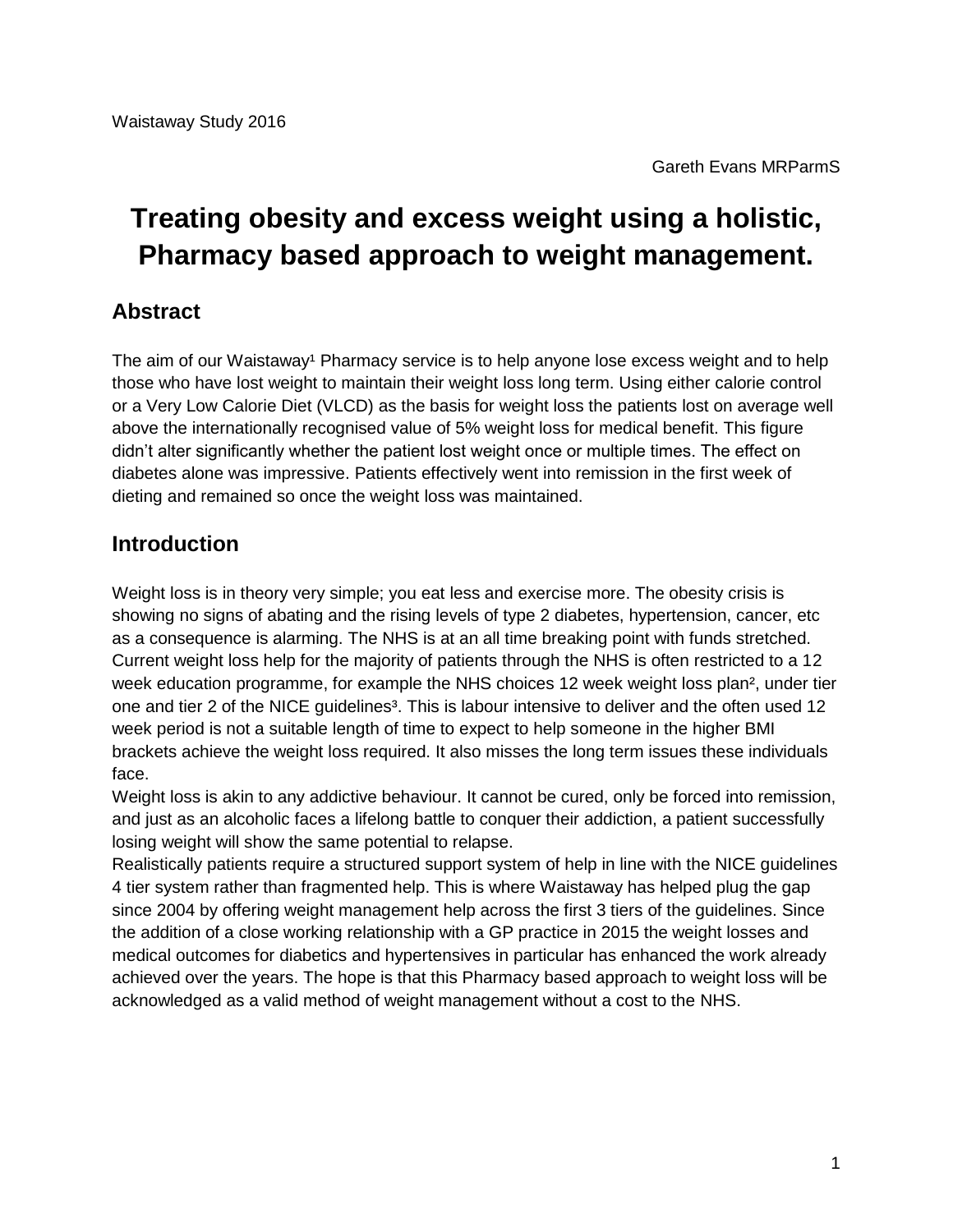## **Method**

Patients were recruited via a variety of means including a detailed website, social media, word of mouth and direct referral from healthcare practitioners. They were then initially assessed for the necessity of weight loss using the BMI calculations. Weight loss need was deemed appropriate so long as the patient was neither underweight on day one of dieting nor liable to go underweight (BMI<20) with the intervention we would advise. It was necessary to keep an open mind in terms of what a desirable weight meant to the patient (i.e. our aim wasn't thinness simply to improve the patient's health risk due to their weight) and for those patients presenting with a desire to make sure their weight wasn't increasing towards them being overweight or obese (i.e. prevention of obesity was also part of our aim). A discussion on their weight loss aims, past dieting history, medical conditions (if any) and any concerns they had led to our agreeing on an appropriate action for them. Patients of 18 years upwards was the general accepted age range eligible for using our programmes, and above 75 years their options were generally restricted to the Flex plan due to increased risk of comorbidities. The whole Waistaway service was managed by the Pharmacist with very little input necessary by GPs and since it was patient funded it had no cost implications to the NHS.

The weight loss methods were divided up into two options;

- Waistaway Flex plan (Tier 1 and 2 of the NICE guidelines)<sup>3</sup>
- Waistaway Sure plan (Tier 3 of the NICE quidelines)<sup>3</sup>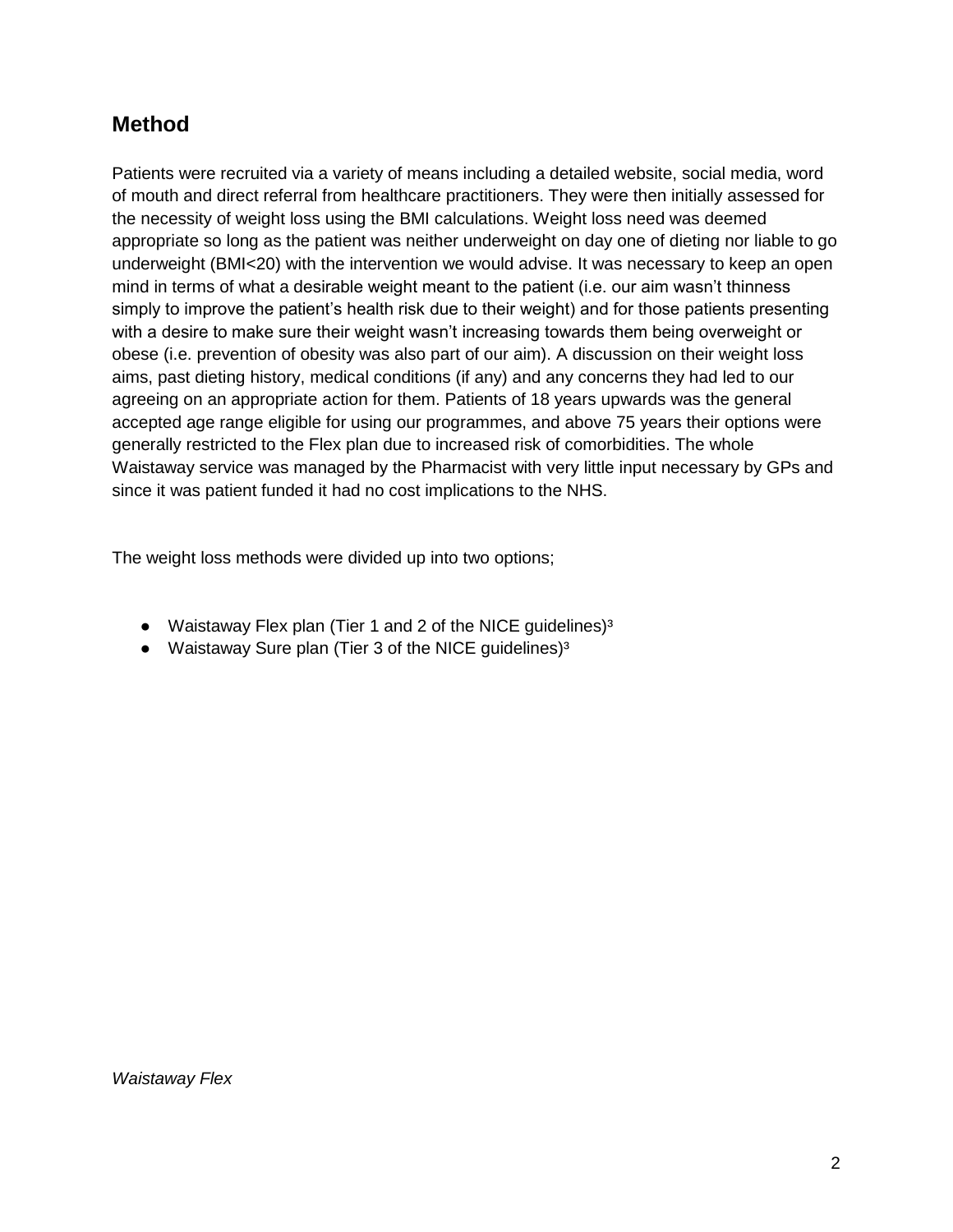This option involved the use of a flexible approach to weight loss in line with tier 1 and tier 2 of the NICE guidelines. Everyone was encouraged to attend a weekly weight check and advice appointment long term so they were aware of the need and availability of long term weight maintenance help. They could then flexibly use the following weight loss aids as a means to lose weight or to help maintain their weight post weight loss;

- Food diary assessment the patients were all encouraged to bring in a food and drink diary. The level of detail was left open to the individual, with guidance, so that this would be achieved long term. Since the service is run under the supervision of a Pharmacist, and not a dietician or nutritionist, the assessment was a general one and involved looking at patterns of intake and obvious errors of Calorie intake. Any highlighting of nutritional intake issues were referred or replacement with nutrient complete formulas used.
- Portion control the patients were introduced to the "Healthy Portion Plate"<sup>4</sup> or "The Diet" Plate™<sup>n</sup> as a possible one-off purchase to help control the intake of Calories and to allow correct portioning of the food groups, in line with the Eat-Well plate guidance<sup>6</sup> by the NHS
- Partial Food Replacement (PFR) using nutritionally complete formula foods from the Lipotrim<sup>7</sup> Maintenance range and/or Ultralife<sup>®</sup> SlimShake range the patients were directed on how to supplement or replace conventional foods hence reducing Calorie intake without compromising their nutritional intake or satiety.

This approach was ideally suited to those with less than one to two stone to lose, due to the rate of weight loss being in the region of 1 to 2lbs per week. Above a 2 stone weight loss requirement the length of time to target weight would be unrealistic and unachievable for most patients. Waistaway Flex was also used if one of our Waistaway Sure (Lipotrim Pharmacy programme⁷) patients was non-compliant or the patient found the Sure programme wasn't for them. Advice from the Pharmacist on how to manage their medical conditions whilst dieting was given where appropriate.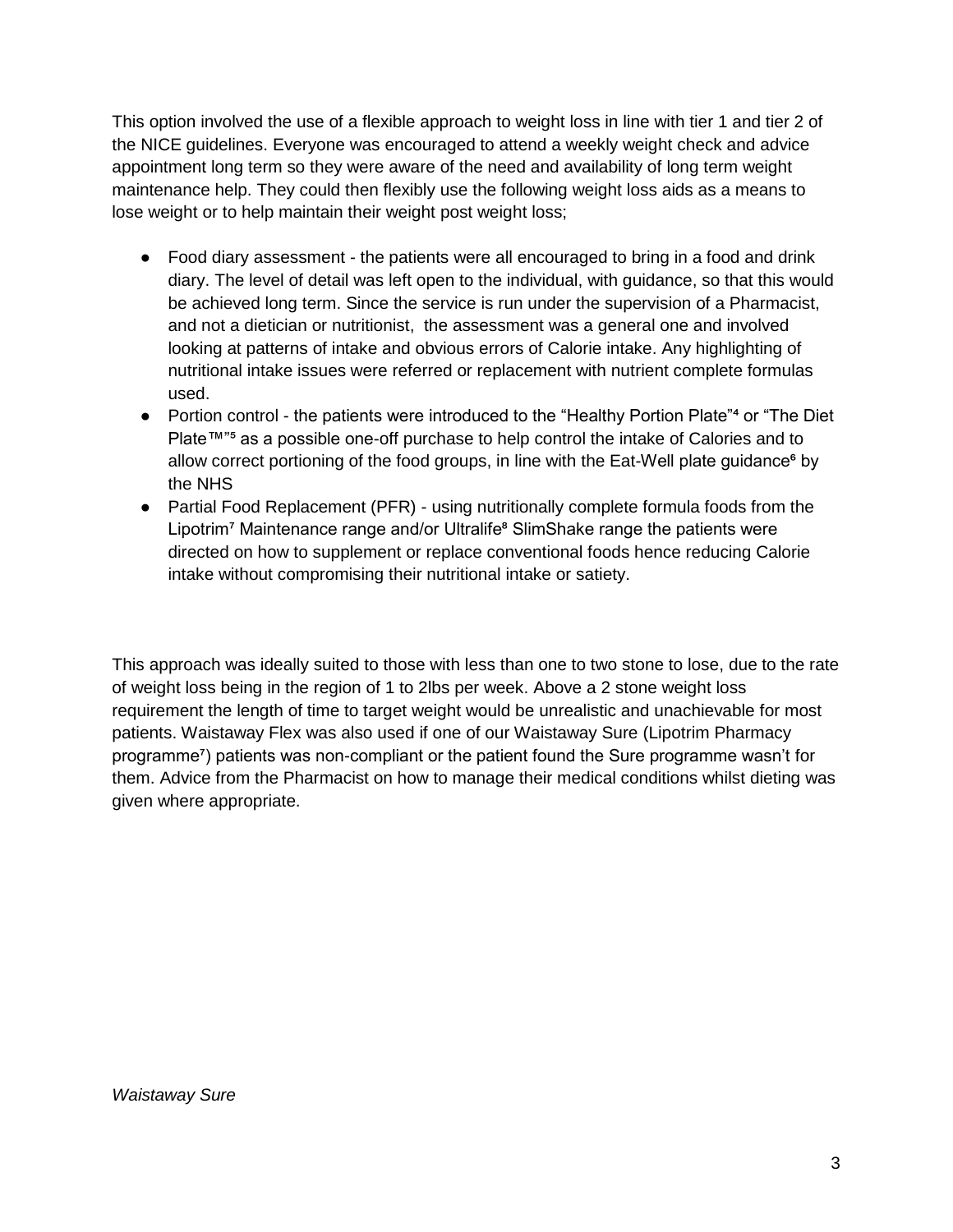Waistaway Sure was our Very Low Calorie Diet (VLCD) option using the Lipotrim Pharmacy Programme. The VLCD option meant the patients were required to stop their intake of all conventional food and replace with nutritionally complete Lipotrim formula foods. They were allowed to consume 3 formula foods a day for women and 2 larger formula foods for men, water, black tea and black coffee only. This was ideally maintained for the duration of the weight loss phase with no breaks. Invariably some patients relapsed to normal food intake as you would expect with treating any habit or addiction and appropriate advice and motivation given by the trained staff or preferably Pharmacist.

The patients were required to watch an educational DVD and read some comprehensive literature on this dieting method so they knew what this type of diet involved, how to resume conventional food intake correctly and weight maintenance. This detailed information was also covered in their initial consultation.

A tick-box medical was used to determine the appropriateness of a VLCD for this patient and assessed by a trained member of staff or referred to the Pharmacist in line with the SOP. Patients not able to use this option, and thus referred to the Waistaway Flex option, were those using Insulin, taking warfarin (unless a patient of the surgery we were working closely with), lithium and those females who were either pregnant (excluded from our programmes entirely) or breastfeeding.

Advice from the Pharmacist on how to manage their medical conditions whilst dieting was given where appropriate. Type 2 diabetic patients were referred to their GP with a referral form requesting the cessation of their diabetic medication on day one of the diet and throughout a compliant dieting phase. Patients on antihypertensive medications were monitored weekly using a blood pressure monitor and referred if the pharmacist deemed a medication dose adjustment likely.

Patients were required to have a 1 stone or more weight loss need to be allowed to participate on the VLCD option.

The patients followed either the Flex Plan or Sure plan until they either reached target, felt unable to continue or, in the case of the Sure plan, were non compliant over a number of weeks (length of time determined by the Pharmacist). Once the weight loss phase had finished the patient then followed a structured 1 week menu of a combination of formula foods and conventional foods called "refeeding". This phase was to prevent weight gain from refeeding edema and to allow the patient to consume conventional foods without any ill effects after being abstinent for a significant amount of time. The patient was given an audio CD to listen to which detailed this re-feeding phase, the rationale behind it and also the principles of lifelong weight maintenance. The patients were encouraged to attend at least periodic weight checks to monitor their weight maintenance and preferably weekly checks combined with the Waistaway Flex option long term.

## **Results**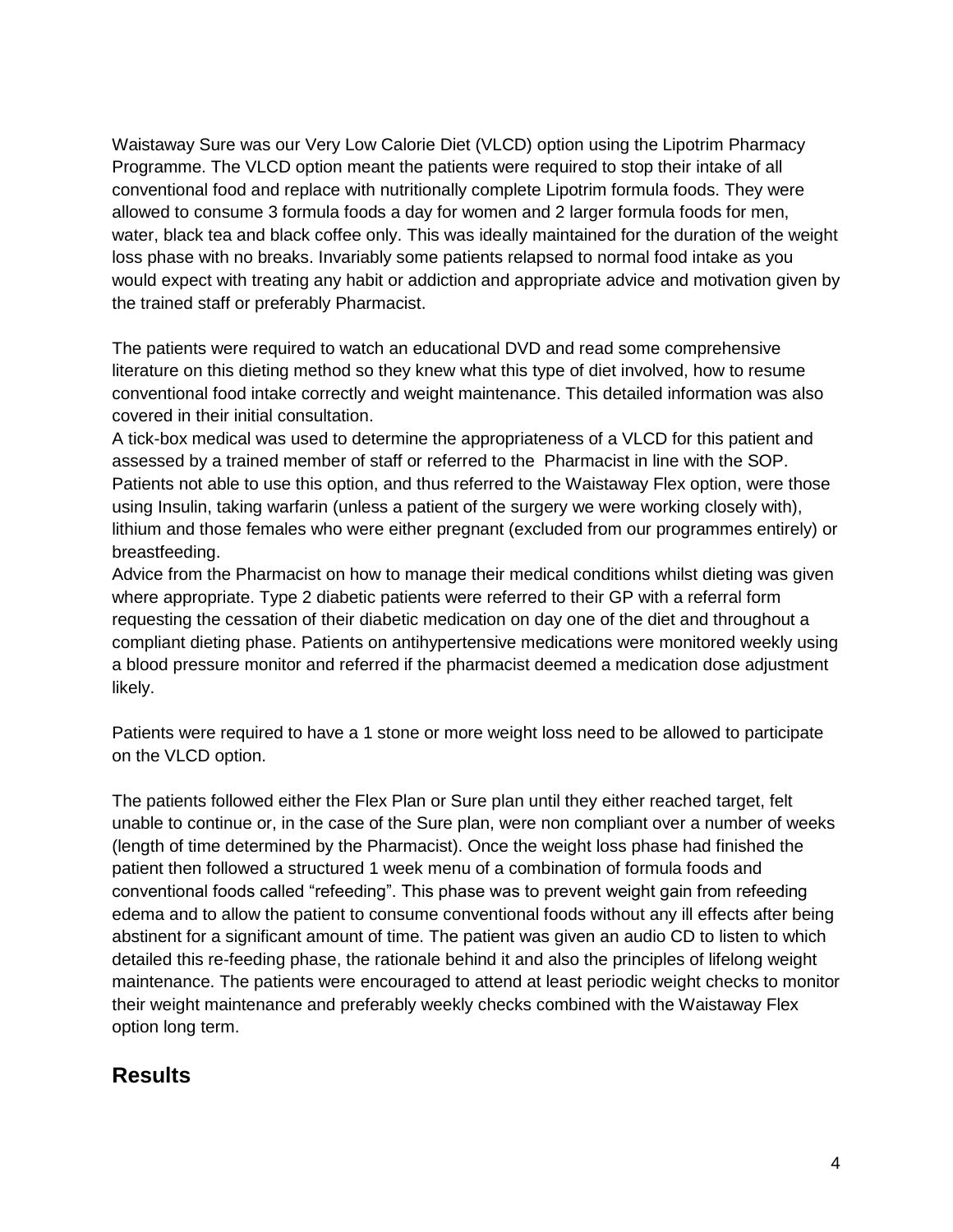#### *Waistaway Sure (Lipotrim Pharmacy programme)*

### Table 1 - included only those people who lost at least 5% of their initial weight on the **Sure Plan using Lipotrim**

| Venue                   | No Patients<br>seen | Average start<br><b>BMI</b> | Average weight<br>loss KG | Average weight<br>loss % |
|-------------------------|---------------------|-----------------------------|---------------------------|--------------------------|
| Huntingdon &<br>Hampton | 1064                | 33.1                        | 10.5                      | 11.1                     |
| Wellingborough          | 16                  | 37.3                        | 11.1                      | 11.6                     |
| Bletchley               | 5                   | 34.1                        | 6.5                       | 6.6                      |
| Wansford                | 17                  | 33.9                        | 9.1                       | 9.3                      |

## Table 2 - Breakdown in numbers in each BMI category and the dieting results

| <b>BMI Category</b><br>No. patients | Average weight | Average weight |
|-------------------------------------|----------------|----------------|
|-------------------------------------|----------------|----------------|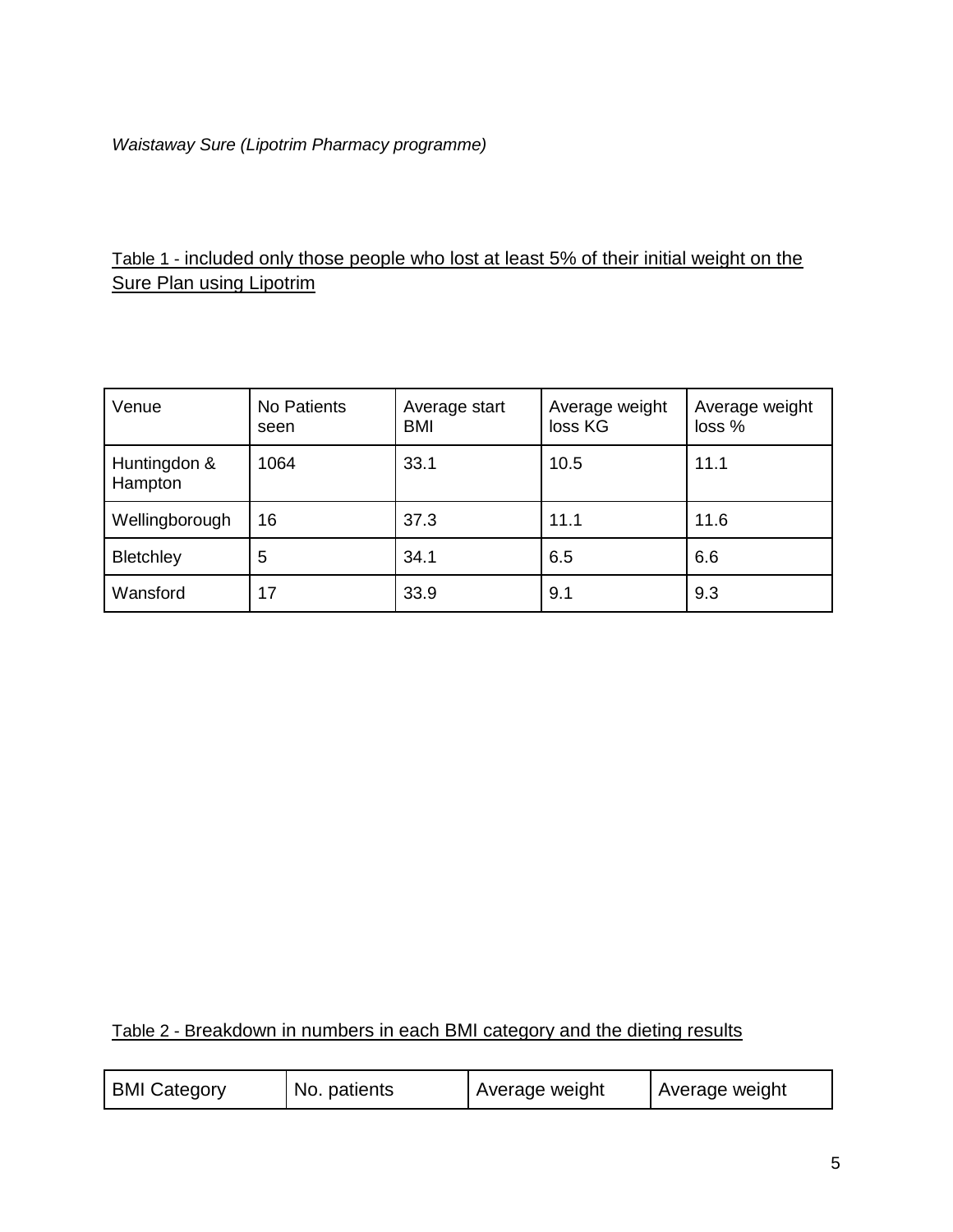|           |                | loss (kg)   | loss %      |
|-----------|----------------|-------------|-------------|
| $20$      | $\mathbf 0$    | $\mathbf 0$ | $\mathbf 0$ |
| $20 - 25$ | 28             | 5.7         | 8.2         |
| 25-30     | 334            | 7.0         | 9.2         |
| 30-35     | 362            | 9.7         | 10.7        |
| 35-40     | 235            | 12.8        | 12.5        |
| 40-45     | 105            | 16.0        | 13.7        |
| 45-50     | 32             | 17.0        | 13.0        |
| 50-55     | 3              | 45.1        | 31.7        |
| 55-60     | $\overline{2}$ | 10.3        | 6.5         |
| 60-75     | 1              | 124         | 58.0        |
|           |                |             |             |
| toal      | 1102           | 10.5        | 11.0        |

Table 3 - Male female comparison

| Average first<br>No. patients | Average BMI | Average weight |
|-------------------------------|-------------|----------------|
|-------------------------------|-------------|----------------|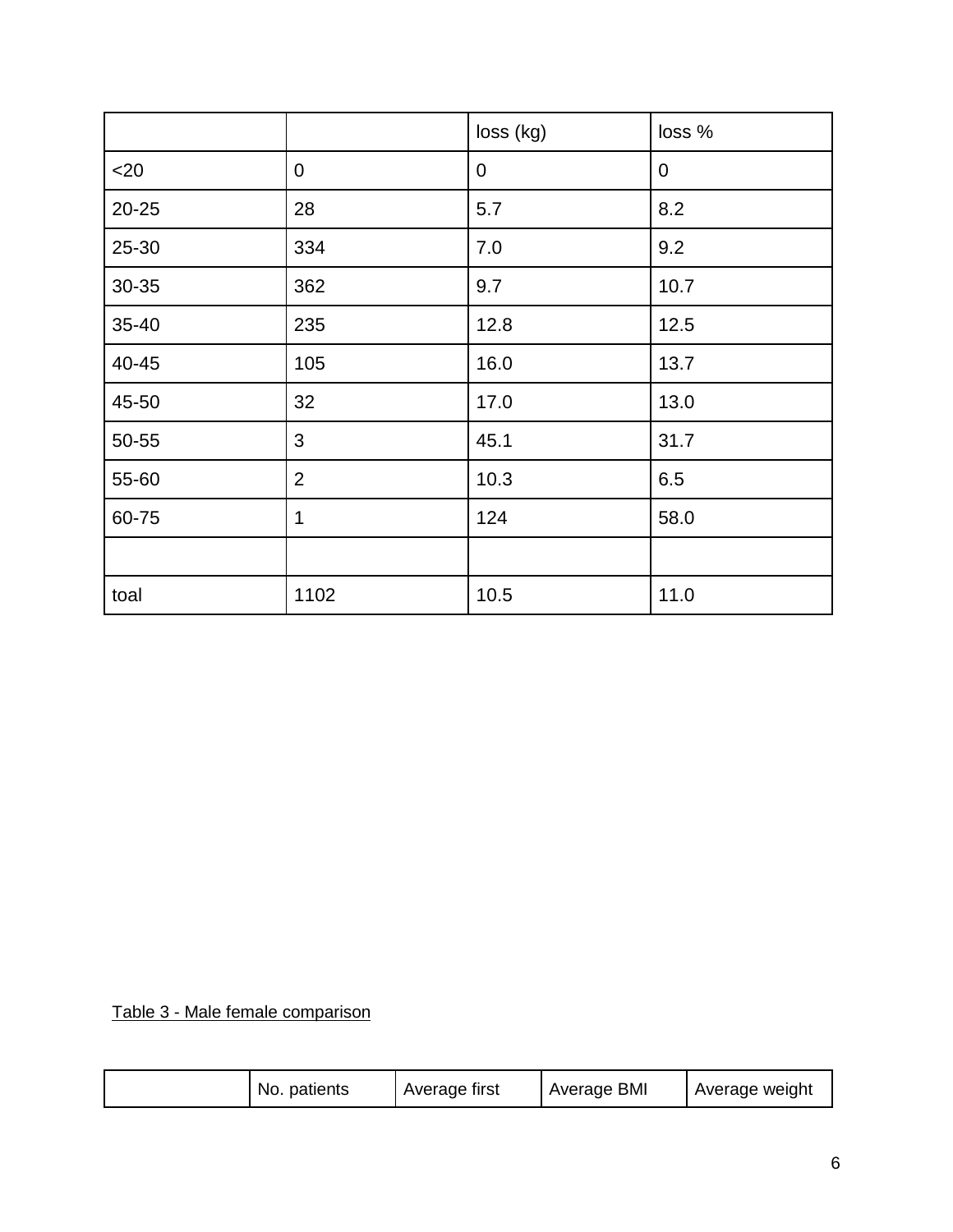|        |      | <b>BMI</b> | point loss | loss % |
|--------|------|------------|------------|--------|
| female | 953  | 33.0       | 3.7        | 11.0   |
| male   | 149  | 34.4       | 3.9        | 11.0   |
| total  | 1102 | 33.2       | 3.8        | 11.0   |

Table 4 - Results per diet attempt number.

| Diet attempt number | Number patients achieving<br>5% weight loss or more | Average % weight loss |
|---------------------|-----------------------------------------------------|-----------------------|
|---------------------|-----------------------------------------------------|-----------------------|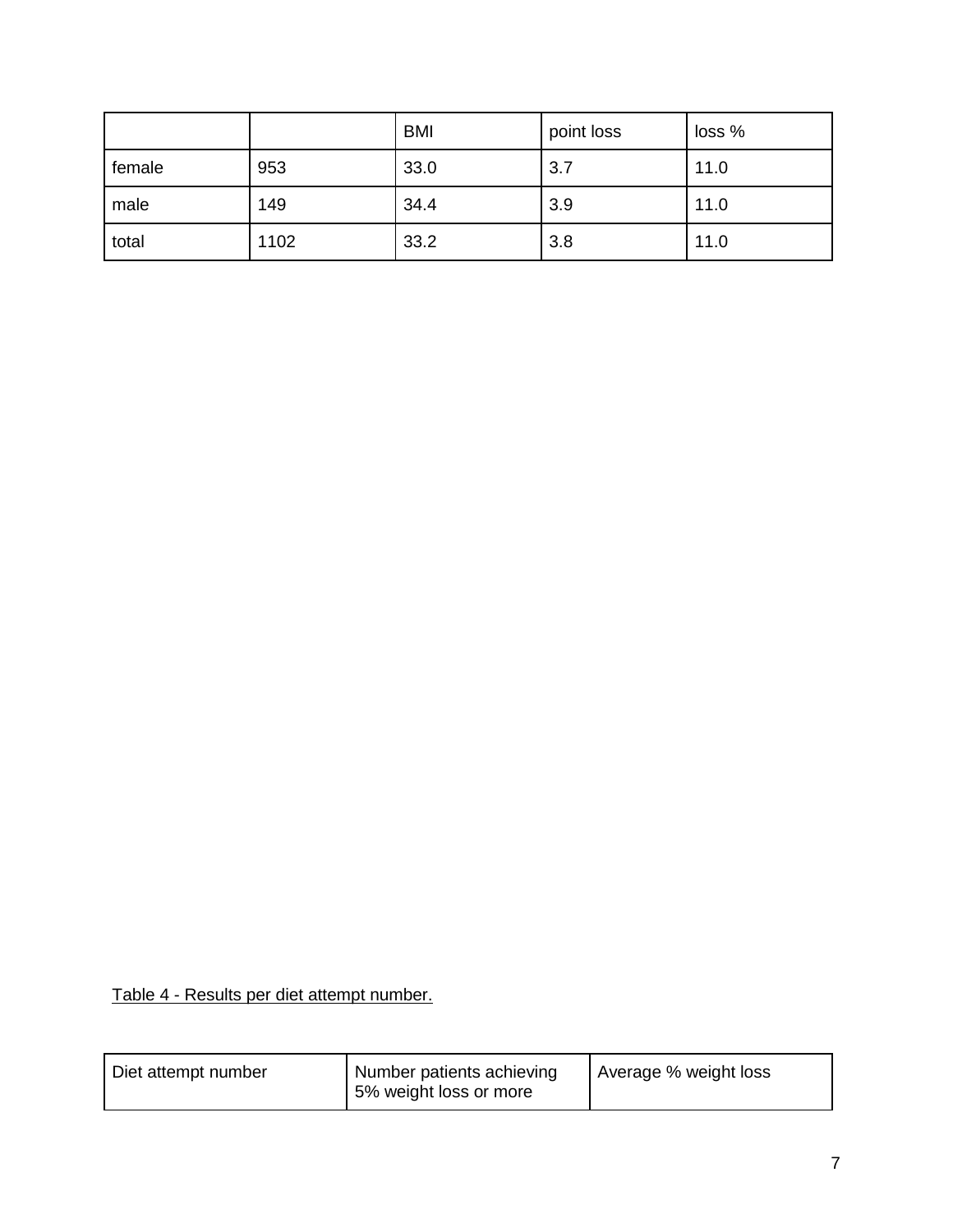| 1st attempt      | 652            | 11.3   |
|------------------|----------------|--------|
| $\overline{2}$   | 174            | 8.9    |
| $\mathfrak{B}$   | 97             | 8.6    |
| $\overline{4}$   | 71             | 9.4    |
| $\overline{5}$   | 35             | 8.4    |
| $\,6\,$          | 27             | 13.0   |
| $\overline{7}$   | 12             | 12.3   |
| $\bf 8$          | $10$           | 10.1   |
| $\boldsymbol{9}$ | 12             | 9.1    |
| $10$             | $\overline{7}$ | 8.0    |
| 11               | $\mathfrak{B}$ | 7.1    |
| 12               | $\mathbf 1$    | 8.6    |
| 13               | $\mathbf 1$    | 9.1    |
|                  |                |        |
| total            | 1102           | $10.5$ |

Table 5 - results per medical condition identified

| Medicated<br>Condition | No. patients | <b>Starting BMI</b> | <b>Average weight</b><br>loss KG | Average weight<br>$loss %$ |
|------------------------|--------------|---------------------|----------------------------------|----------------------------|
| Type 2 diabetes        |              | 39.0                | 11.5                             | 10.7                       |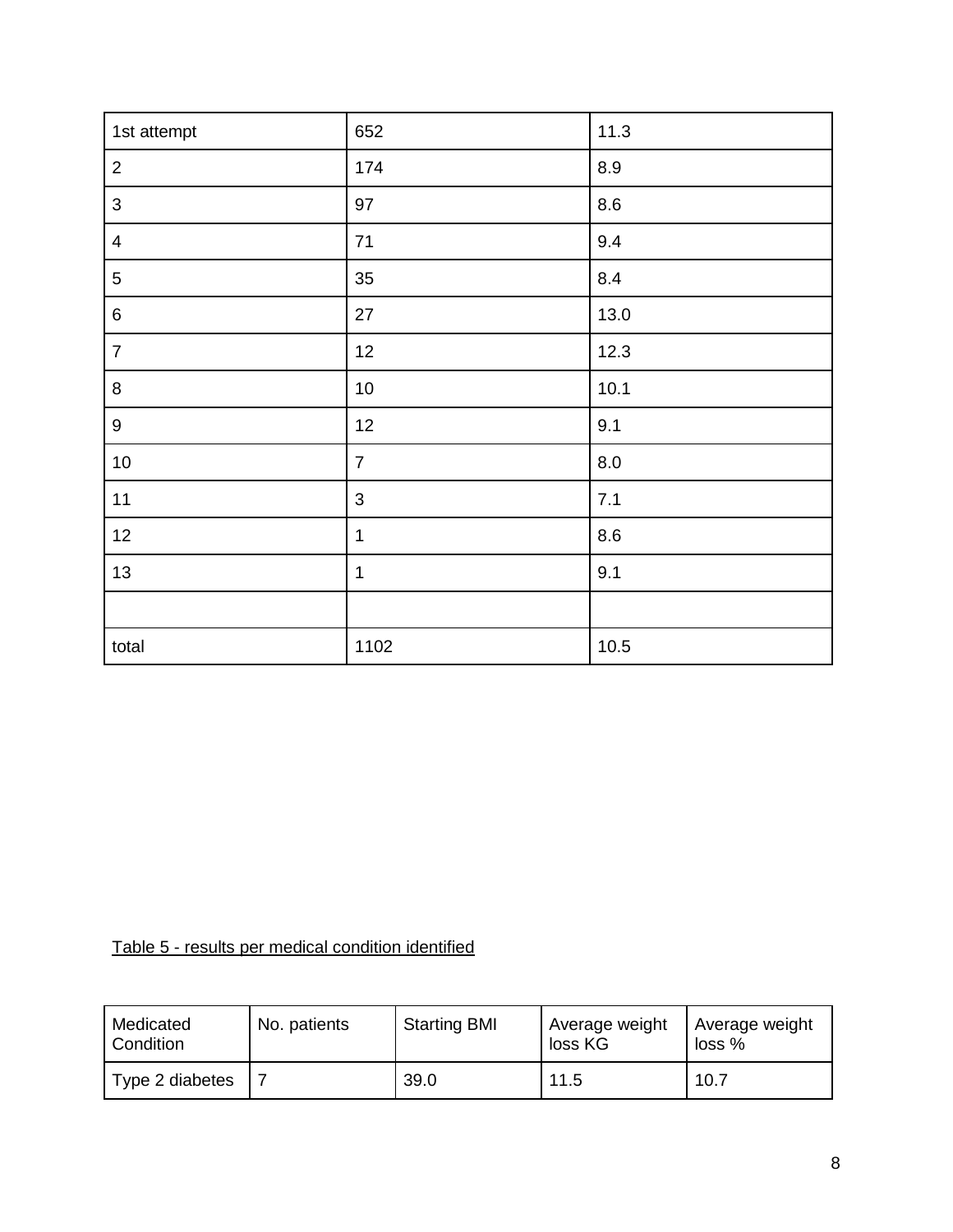| Hypertension | 40 | 36.9 | . | -<br>v.-1 |
|--------------|----|------|---|-----------|
|              |    |      |   |           |

Diabetic case study - male 50y medicated Type 2 diabetic and hypertensive

| Start Weight:   |                                                                                                                                             | 119.1 KG |
|-----------------|---------------------------------------------------------------------------------------------------------------------------------------------|----------|
| Current weight: |                                                                                                                                             | 92.8 KG  |
|                 | Net weight change to last recorded weight: 26.3 KG                                                                                          |          |
| Dieted 9 weeks  |                                                                                                                                             |          |
| Week 0          | BP 147/83<br>Blood glucose 5.4mmol/l (weekly average)<br>stopped metformin<br>Still taking bendroflumethiazide 2.5mg od and ramipril 5mg od |          |
| Week 1          | BP 147/83<br>Blood glucose 4.2 to 7.7                                                                                                       |          |
| Week 7          | BP 127/83<br>Blood glucose 5.2 (weekly average)                                                                                             |          |
| Week 8          | BP 120/82                                                                                                                                   |          |
| Week 9          | BP 109/74 (referred to GP for BP medication dose adjustment)<br>Blood glucose 6.3 (weekly average)                                          |          |
|                 | Still compliant and comfortable to date (as of 24/06/16)                                                                                    |          |

#### *Waistaway maintenance using Waistaway Flex*

Table 6 - weight maintenance results post weight loss for whole service

| Number<br>patients | Average start<br><b>BMI</b> | Average BMI<br>at last visit | Average<br>weight lost<br>(Kg) | Average<br>Weight loss<br>% | Average<br>duration of<br>maintenance<br>(days) |
|--------------------|-----------------------------|------------------------------|--------------------------------|-----------------------------|-------------------------------------------------|
|--------------------|-----------------------------|------------------------------|--------------------------------|-----------------------------|-------------------------------------------------|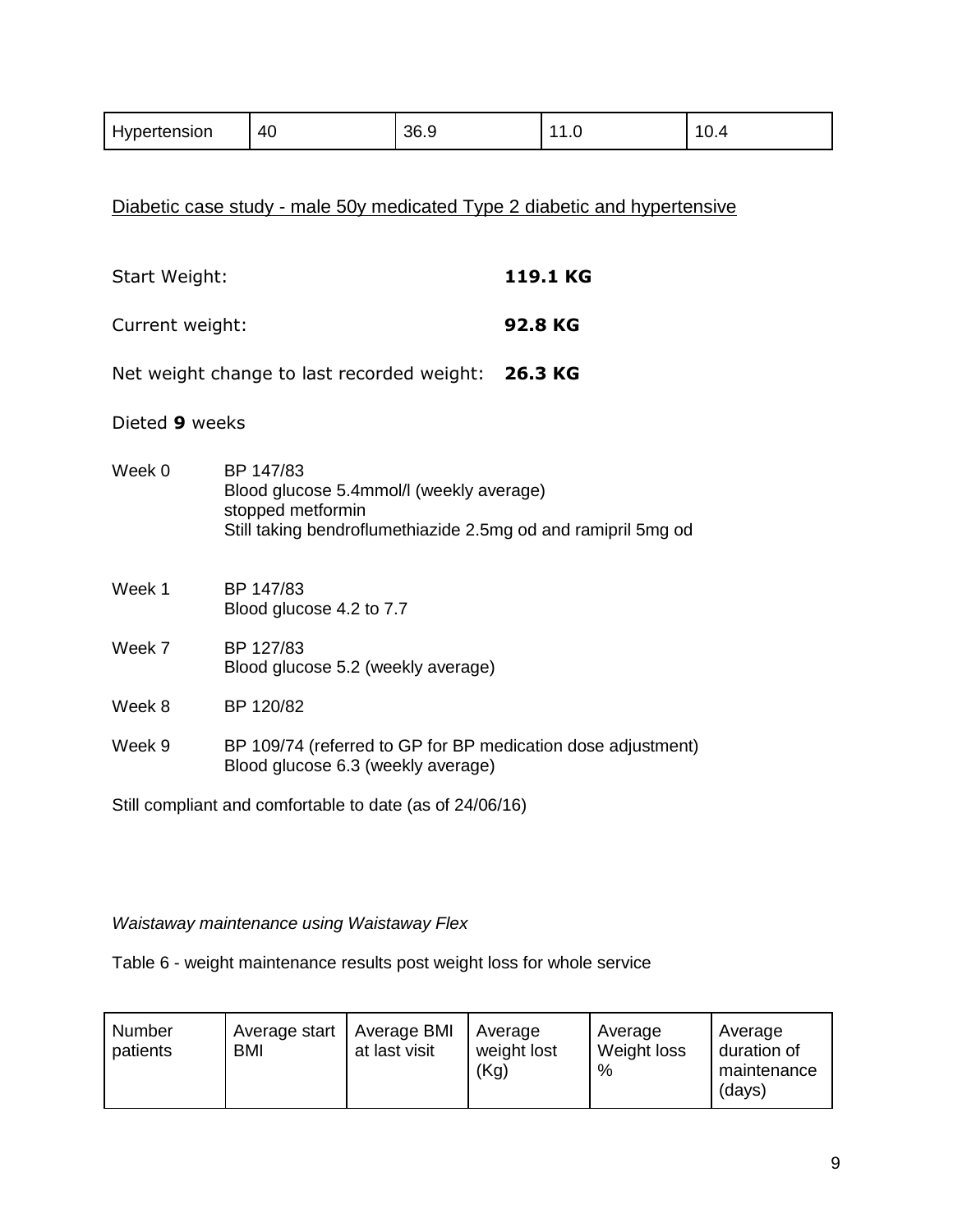## **Discussion**

The results Waistaway has produced over a 12 year period has been consistent and remarkable with weight losses averaging above 11% in all but newly established venues. With more patients enrolled and no deviation from the method in each of the venues the data will no doubt be replicated. The fact that these medically beneficial weight losses occur independent of gender, starting BMI and number of attempts demonstrates the value of this pharmacy programme to those needing weight loss treatment for existing obesity and prevention of obesity alike.

Patients with type 2 diabetes lost weight at the same rate as non-diabetics. This is contrary to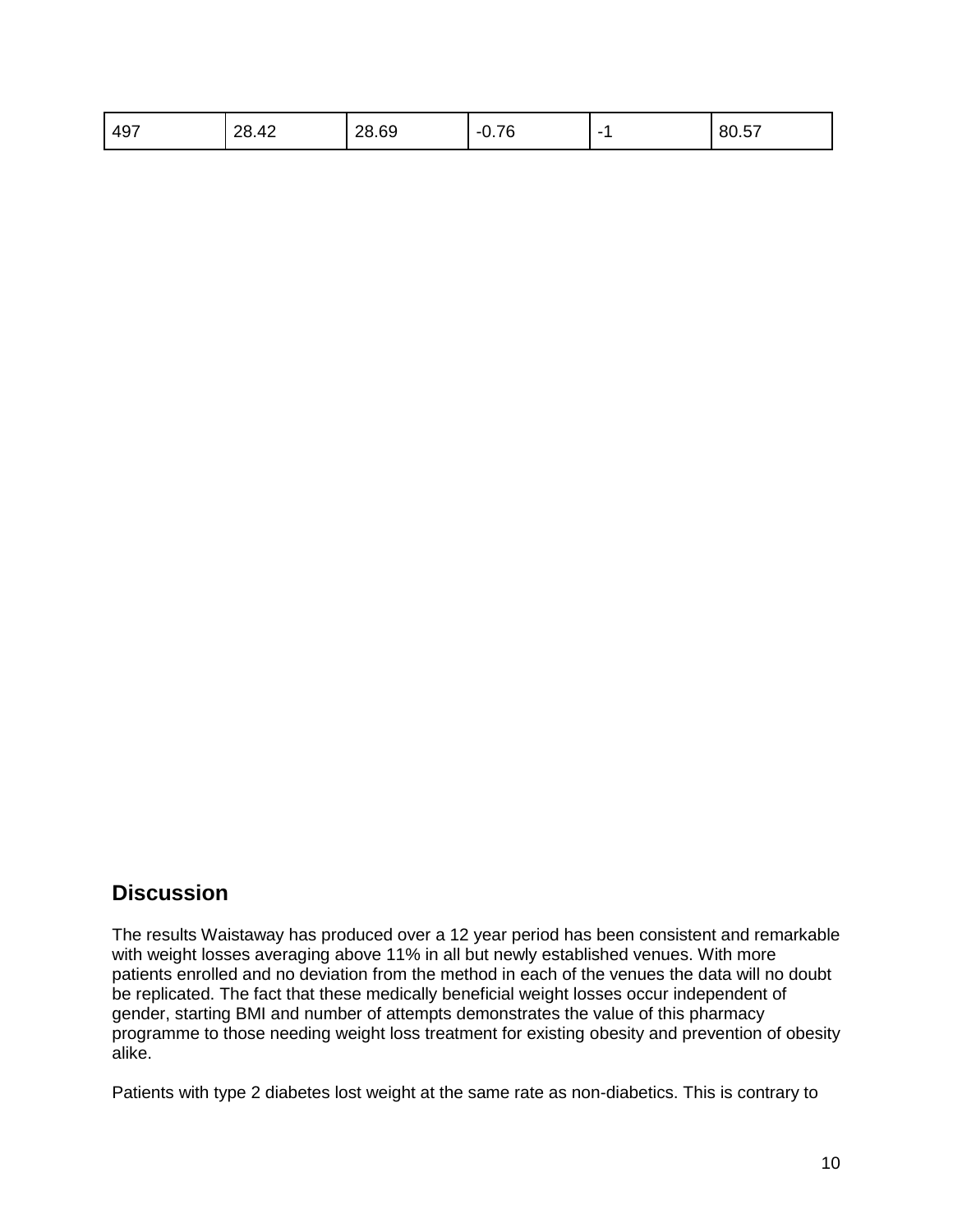the statement in the British National Formulary<sup>9</sup> that "rates of weight loss may be slower in patients with type 2 diabetes". Patients compliant on the Sure plan (Lipotrim) were effectively in diabetic remission on starting the weight loss phase through to and including the weight maintenance phase. This meant the diabetic medication could be safely stopped on starting the VLCD.

Medicated hypertensive patients were equally as successful losing weight on our programme, with a number of patients requiring dose reductions or even cessation of their antihypertensive medication as their blood pressure improved.

The data on weight maintenance is encouraging since we saw only a 1% increase in weight over an average of over 80 days. The spread of data for weight maintenance ranged from 0 days, where the patient decided to maintain alone, up to 945 days follow-up. Long term weight maintenance help was heavily promoted to ensure the patient wasn't attempting weight maintenance alone because it is the lack of weight maintenance ability that led to their weight gain initially.

We are currently only able to audit the weight loss data for those following the Waistaway Sure Lipotrim programme. The auditable computer programme used is currently being developed to add this function. Anecdotal evidence, after assessing individual records, show weight losses are being achieved by patients on the Flex plan in the region of 1lb a week average loss and the total losses are much less significant than those using the Lipotrim programme. However any losses that are maintained, as shown in Table 6, will be leading to the reduction of excess weight and obesity related health risks.

It is vital that this comprehensive approach to weight management is acknowledged as a viable option for treatment and prevention of obesity. Since there is no cost to the NHS and it is controlled by a health professional, an accessible Pharmacist, referrals are essential from Primary Care so their patients can have access to a programme that encompasses all of the first 3 tiers of the NICE guidelines.

## **References**

- 1) Waistaway Ltd <http://waistawayuk.co.uk/>
- 2) NHS Choices 12 week weight loss and exercise plan <http://www.nhs.uk/Tools/Documents/WEIGHT-LOSS-PACK/all-weeks.pdf>
- 3) NATIONAL INSTITUTE FOR HEALTH AND CARE EXCELLENCE PUBLIC HEALTH DRAFT GUIDANCE Managing overweight and obesity in adults – lifestyle weight management services [https://www.nice.org.uk/guidance/ph53/documents/overweight](https://www.nice.org.uk/guidance/ph53/documents/overweight-and-obese-adults-lifestyle-weight-management-draft-guidance2)[and-obese-adults-lifestyle-weight-management-draft-guidance2](https://www.nice.org.uk/guidance/ph53/documents/overweight-and-obese-adults-lifestyle-weight-management-draft-guidance2)
- 4) The Healthy Portion Plate<http://healthyportionplate.com/>
- 5) The Diet Plate™ <http://www.thedietplate.com/>